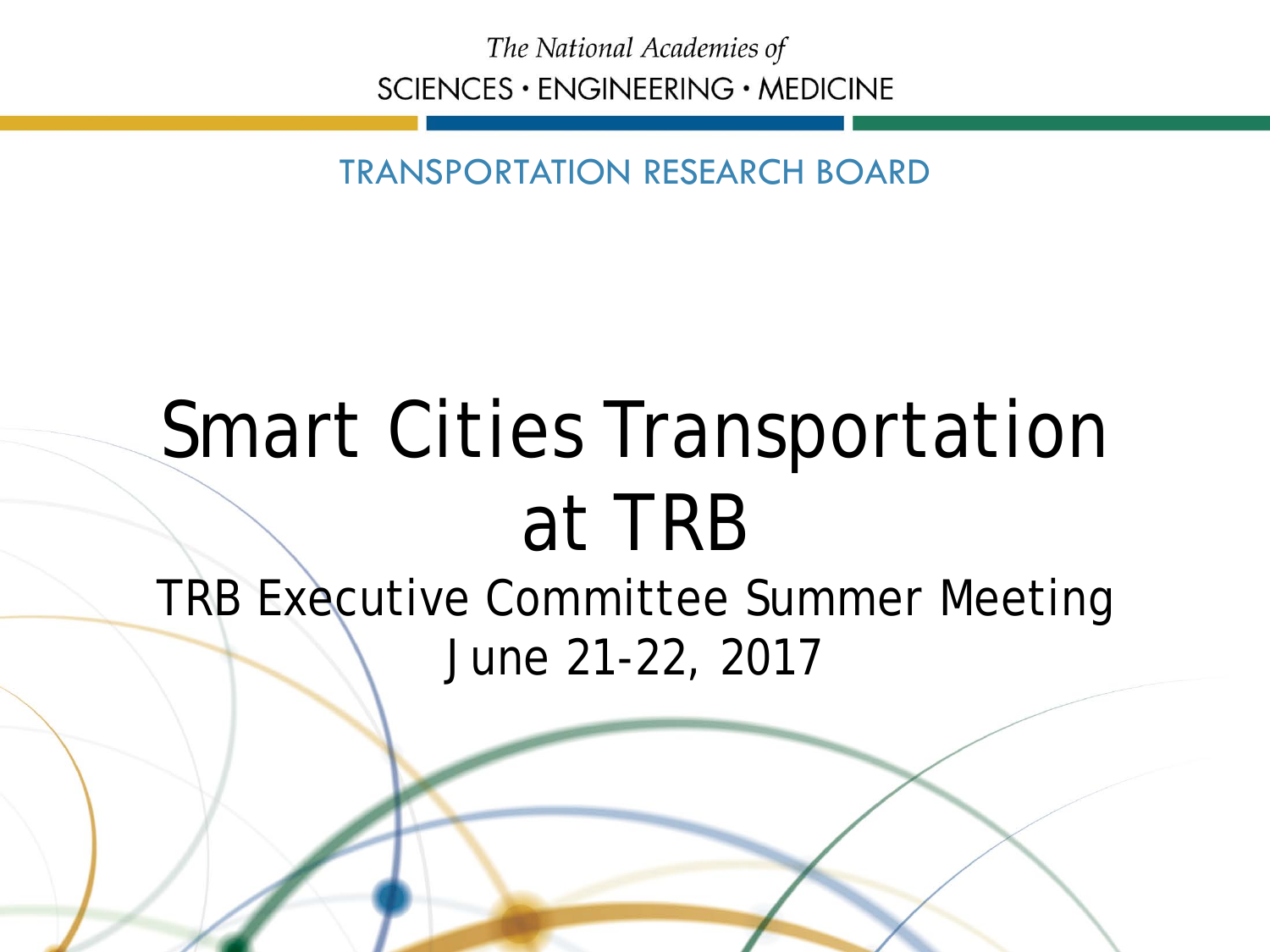#### TRB and Smart Cities 2017 Annual Meeting Sessions

| <b>Session Type</b>    | <b>Session Title</b>                                                                                                                  | <b>Sponsoring Committee</b>                                                                        |
|------------------------|---------------------------------------------------------------------------------------------------------------------------------------|----------------------------------------------------------------------------------------------------|
| <b>Lectern Session</b> | <b>Smart Cities, Smart Organizations</b>                                                                                              | ABC10, Committee on<br><b>Strategic Management</b>                                                 |
| <b>Lectern Session</b> | Low-Carbon Transportation in Smart<br><b>Cities</b>                                                                                   | ADCOO, Section -<br><b>Environment and Energy</b>                                                  |
| <b>Lectern Session</b> | Planning for Data Needs for Clean,<br>Smart Cities and the Electric<br>Vehicle-Autonomous Vehicle-Shared<br><b>Vehicle Transition</b> | ABJ20, Standing<br>Committee on Statewide<br>Transportation Data and<br><b>Information Systems</b> |
| <b>Lectern Session</b> | <b>Smart Accessibility for Smart Cities</b>                                                                                           | A0030T, Task Force on Data<br>for Decisions and<br><b>Performance Measures</b>                     |

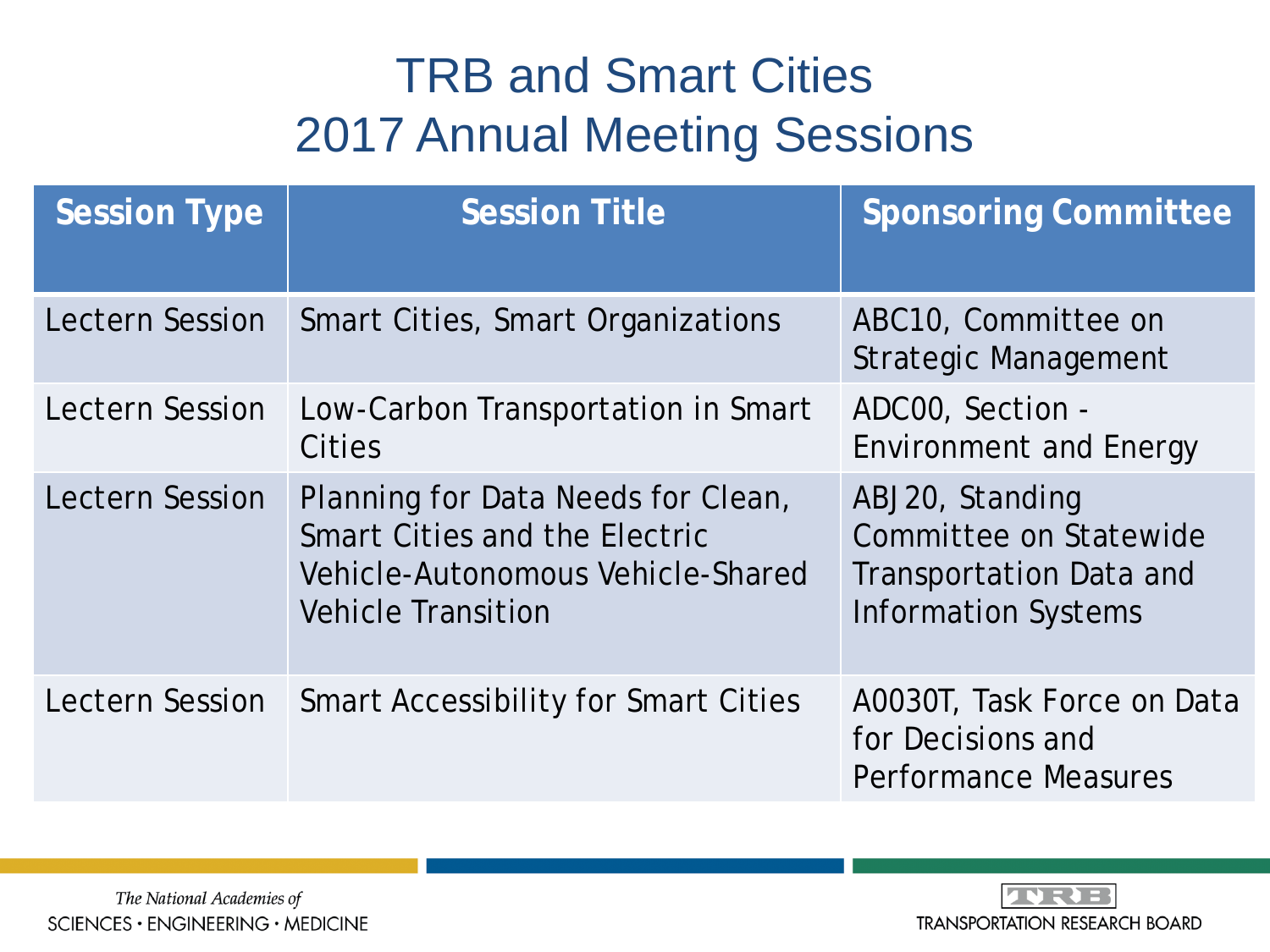#### TRB and Smart Cities 2017 Annual Meeting Sessions

- 24 presentations made with "Smart Cities" in title
- Sessions sponsored by:
	- ABE90 (Transport in Developing Countries)
	- ABR10 (Critical Transport Infrastructure Protection)
	- ABC10 (Strategic Management)
	- ADC00 (Section Energy and Environment)
	- ADC20 (Air Quality)
	- ABJ20 (Transportation Data and Information Systems)
	- AP000 (Group Public Transportation)
	- A0030T (Task Force on Data for Performance)
	- ADC80 (Alternative Transportation Fuels and Technology)

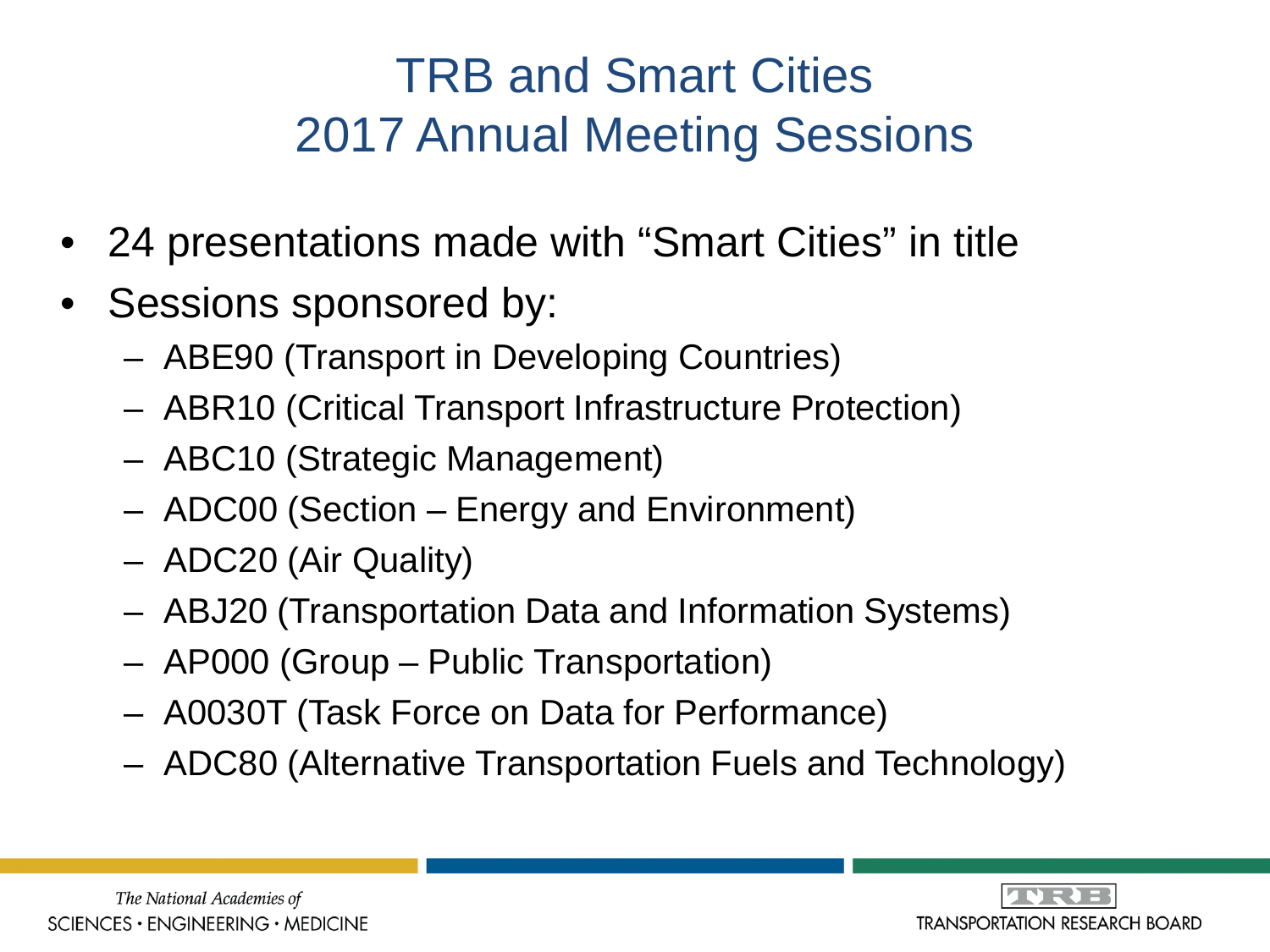TRB and Smart Cities Related Topics – 2017 Annual Meeting Workshops, Sessions, Presentations

"Hot" Applicable topics to Smart Cities:

- Market Disruption/Disruptive Technology
- Transformational Technology\*
- Connected and Automated Vehicles\*
- Shared Mobility / Mobility as a Service
- Big Data\*
- Accessible Transportation

#### \* Actual "hot" topics

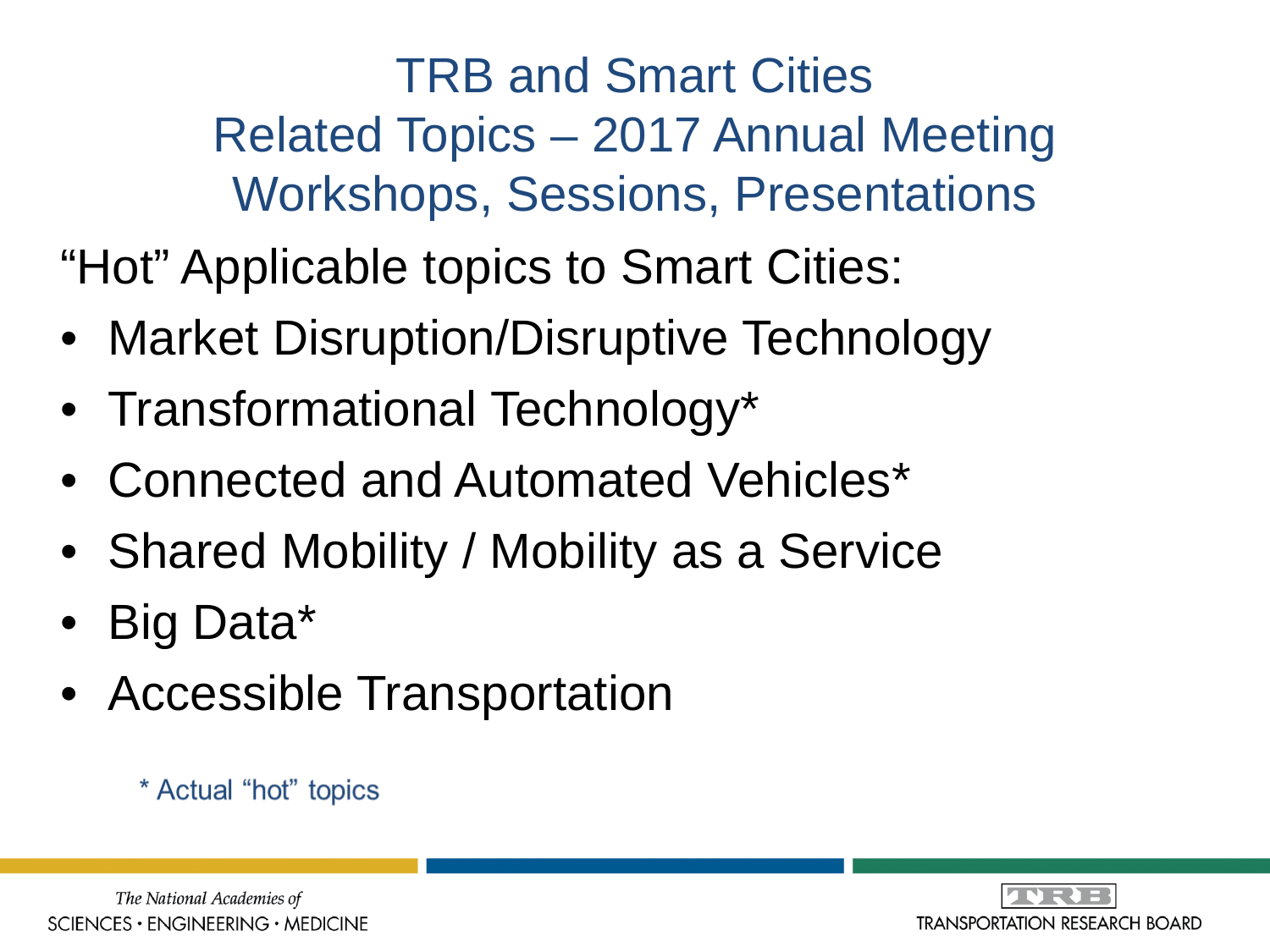### TRB and Smart Cities Examples of Other Events, Conferences

- Use of Scenario Planning in Transportation Planning, August 2016, Portland, OR
	- Featured several runners up to the FHWA Smart City Challenge
- Integrated Network for Social Sustainability, sponsored by the National Academy of Engineering, June 2017, Baltimore, MD
	- Focus principally on how to achieve social sustainability through Smart Cities applications.
- World Transport Convention, July 2017, Beijing China
- European Transport Conference, October 2017, Barcelona

The National Academies of  $_{\text{SCIEN}}$ SCIENCES · ENGINEERING · MEDICINE

TRANSPORTATION RESEARCH BOARD JARD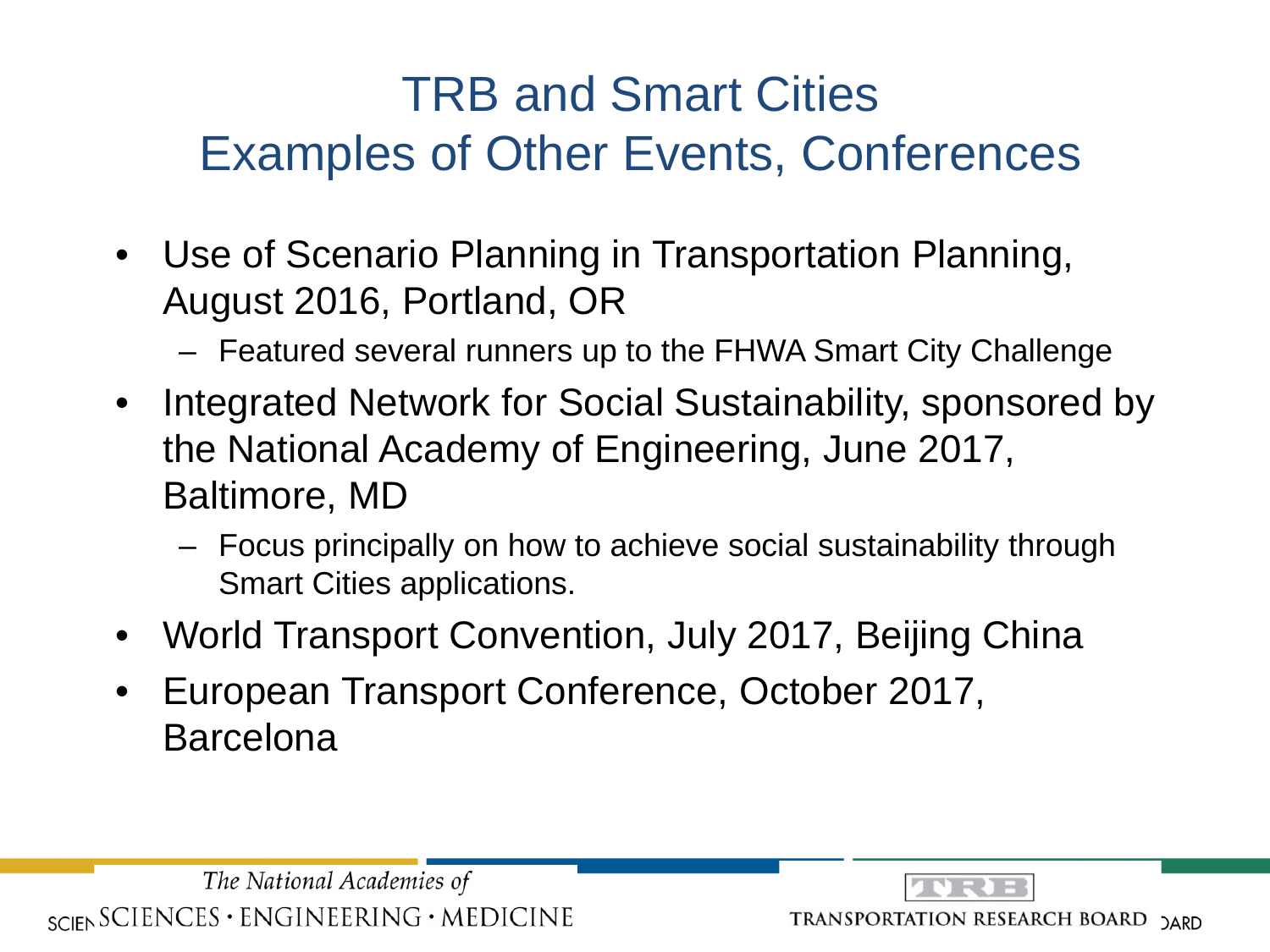TRB and Smart Cities Current Research Projects

- NCHRP 20-113: Framework for Connected Vehicle Pilot and Smart Cities Data Analytics for Policy Guidance
	- Aggregating data from various field and pilots tests to inform State and city policy decision making

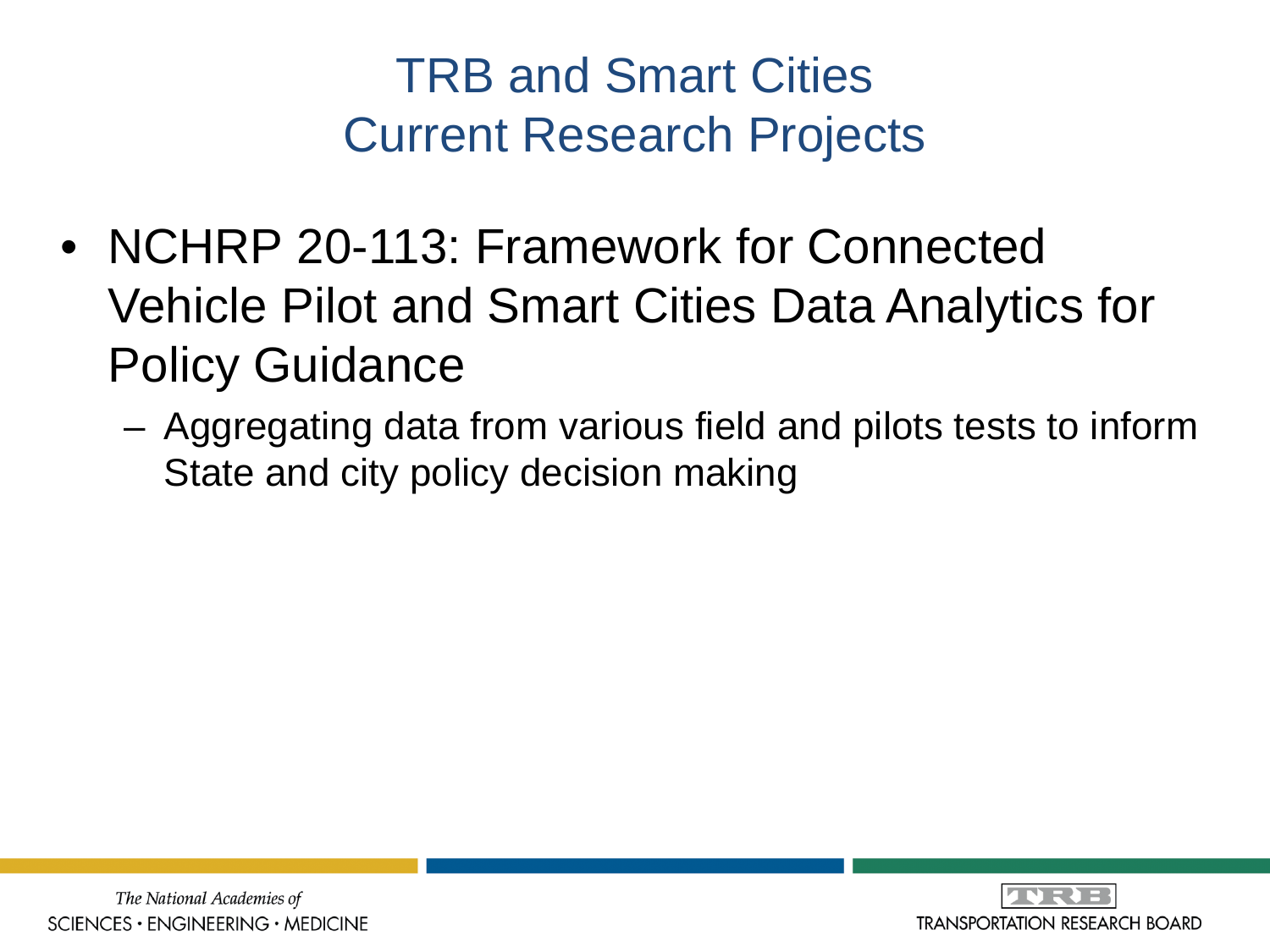## **TRB Publications**



CONCO HOSEMA HODGEN RESEARCH DOARD SCIENCES (ENGINEERING) AND JUDICIAL

The National Academies of SCIENCES · ENGINEERING · MEDICINE

TRANSPORTATION RESEARCH BOARD ) ARD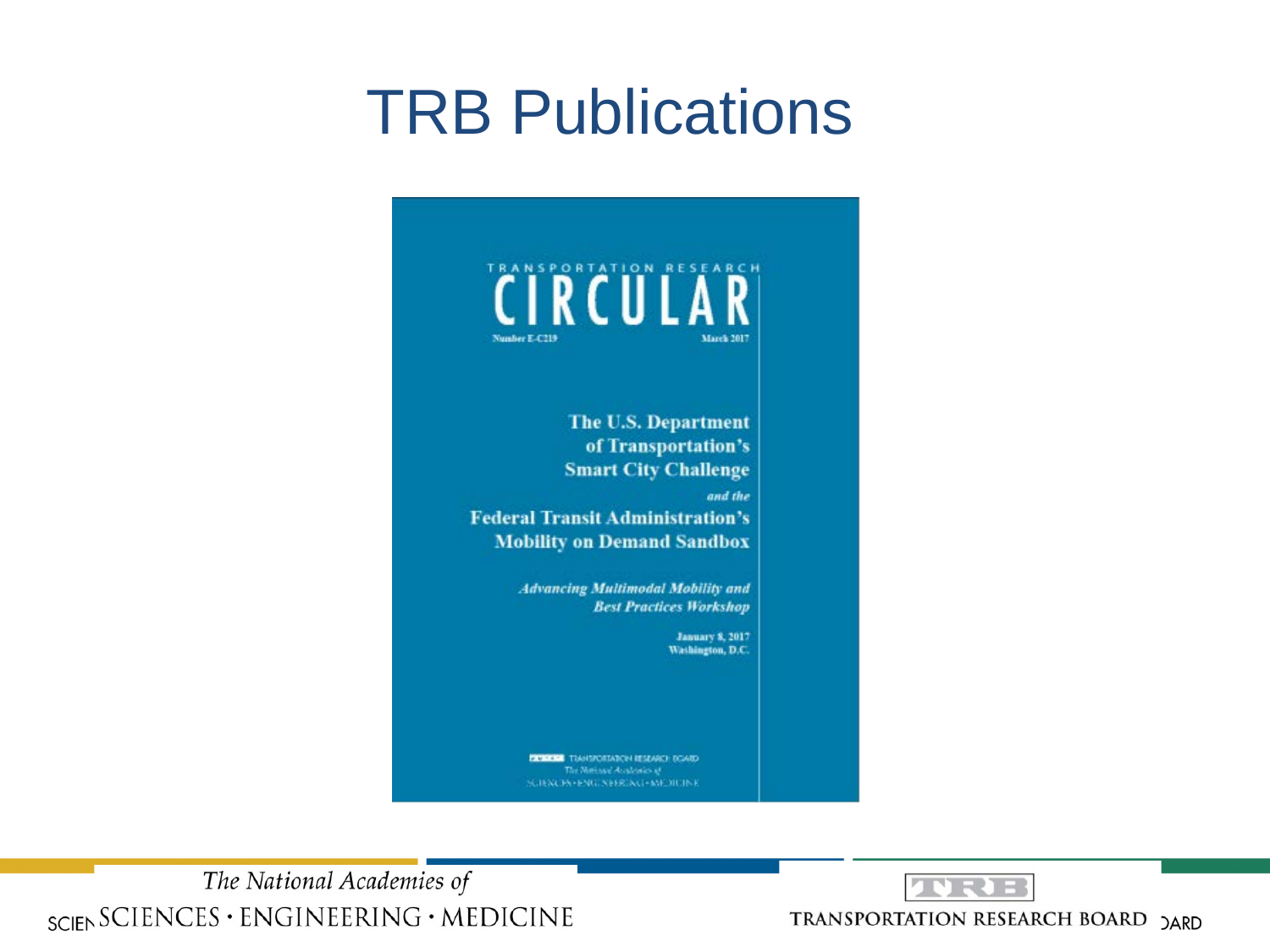# Smart Cities Mobility Topics and Tools

- Big Data Smart phones, GTFS, Other Data
- Information Technology / ITS
	- Crowd Sourcing; Communications; Fare Payment and Collection; Traffic Management and Signals
- Connected and Automated Vehicle Technology
- Electric and Alternatively Fueled Vehicles, Facilities and Infrastructure
- Policy and Organizations
	- Funding and Finance; P3s

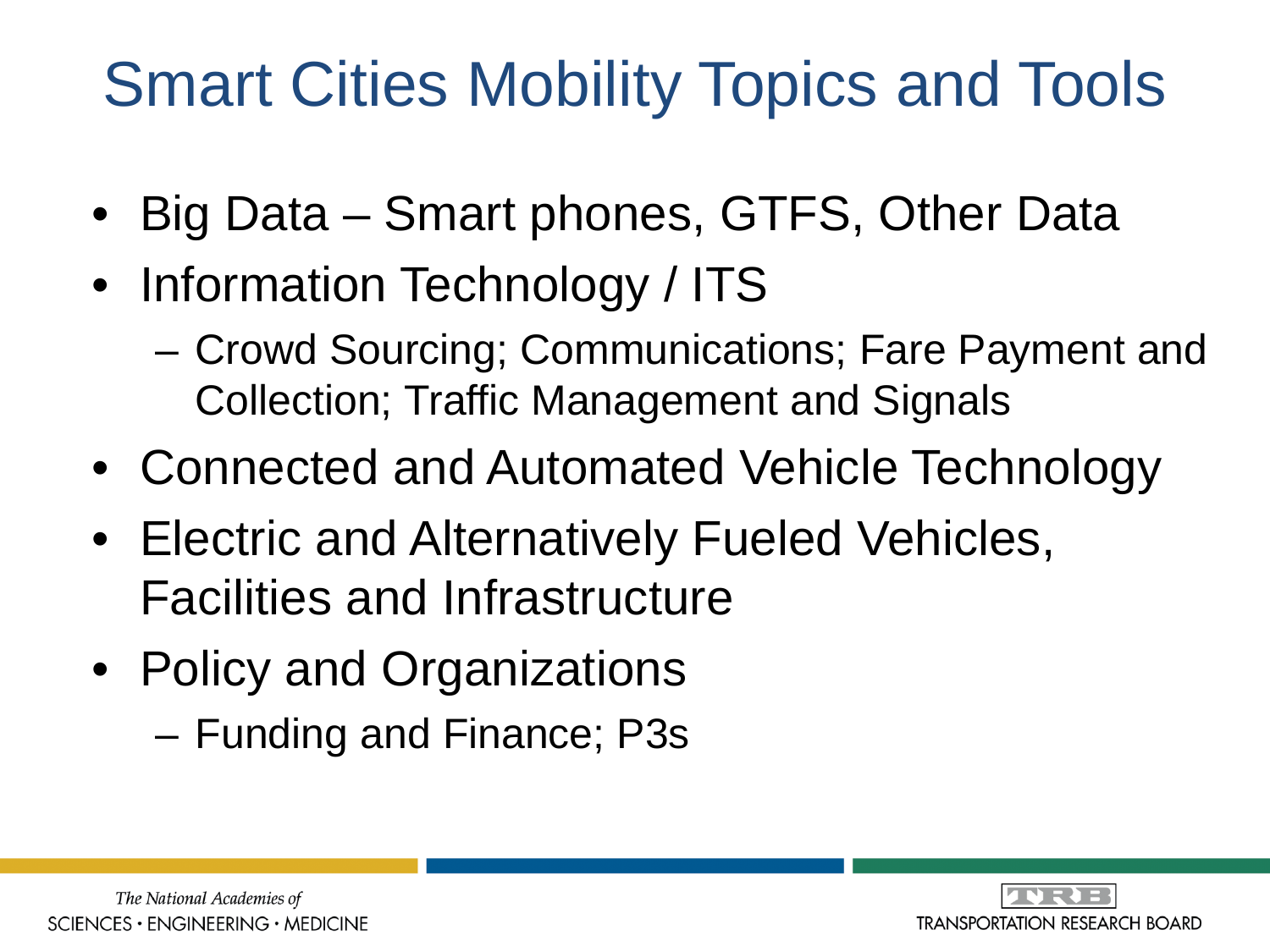# Smart Cities Mobility Topics and Tools

- Livability and Accessibility
	- market access, equity, health and transport
- Technology Enabled Transportation Services
	- Shared mobility services
	- First Mile, last Mile (transit and freight)
- Planning Methods
	- Addressing uncertain futures via scenario planning; predictive modeling
- Infrastructure resiliency
	- Materials and design
	- Asset management